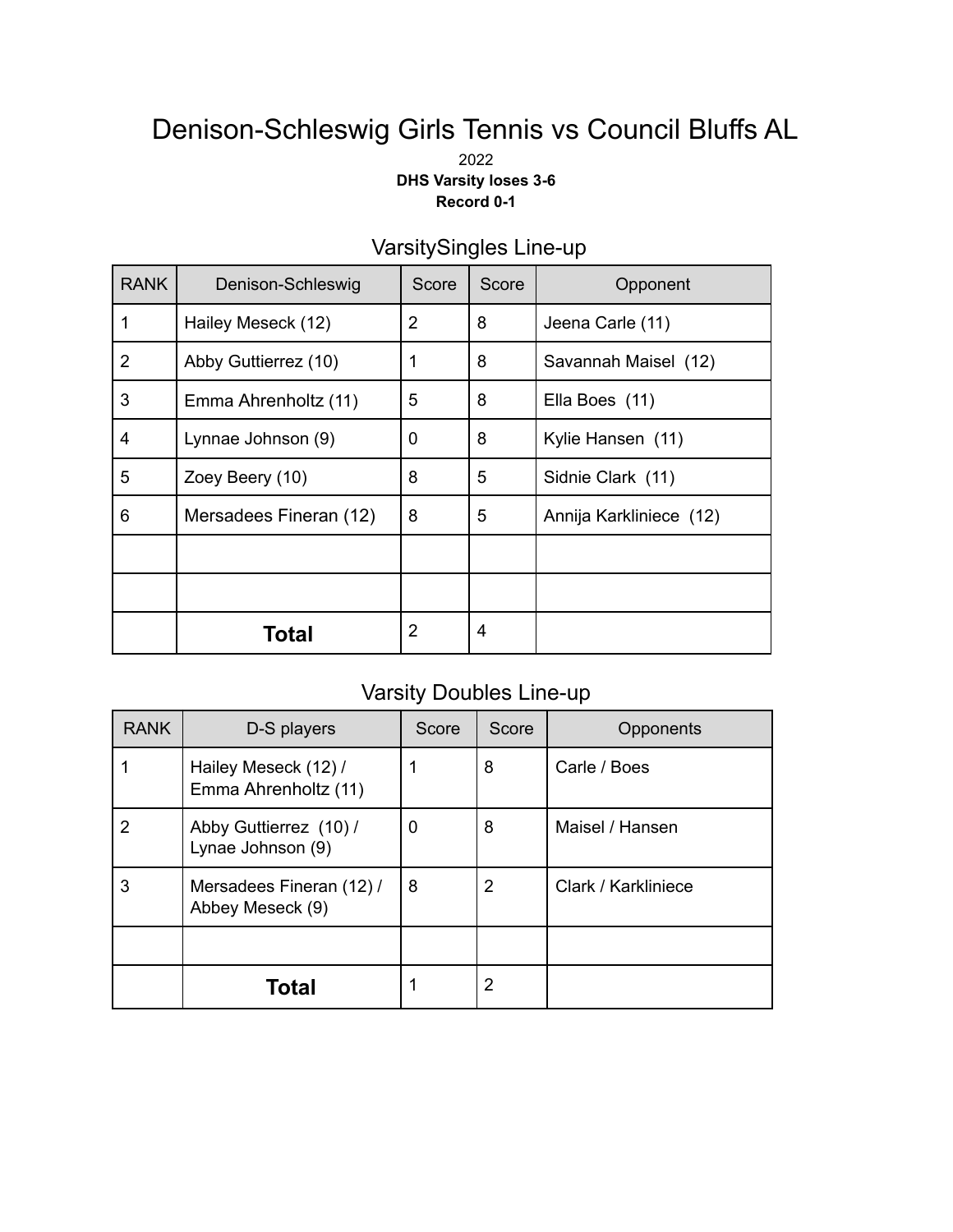#### **DHS JV wins 13-2 Record 1-0**

| <b>RANK</b>    | D-S Players           |   |   | Opponent               |
|----------------|-----------------------|---|---|------------------------|
| 1              | <b>Abbey Meseck</b>   | 6 | 3 | Zoe Mendoza            |
| $\overline{2}$ | <b>Shelby Kastner</b> | 6 | 5 | <b>Hailey Merit</b>    |
| 3              | Yaretzi Aleman        | 6 | 0 | Emmersen Spetman       |
| 4              | Olivia Meyer          | 6 | 0 | <b>Mackenzie Banks</b> |
| 5              | Silvia Estrada        | 6 | 1 | Alexa Lodge            |
| 6              | Nevaeh Boland         | 6 | 0 | Ella Schmitz           |
| 7              | Lexi Hartwig          | 6 | 0 | <b>Emily Billings</b>  |
| 8              | <b>Irene Alvarez</b>  | 6 | 0 | <b>Emmarie Taylor</b>  |
| 9              | Kassandra Barroso     | 5 | 6 | Megan Olson            |
| 10             | Jazmin De Paz         | 6 | 3 | Alyssa Sward           |
|                | Total                 | 9 | 1 |                        |

## JV Singles Line-up

## JV Doubles Line-up

| <b>RANK</b>    | D-S players       | Score | Score          | Opponents        |
|----------------|-------------------|-------|----------------|------------------|
|                | Kastner / Aleman  | 6     | 3              | Mendoza / Banks  |
| $\overline{2}$ | Meyer / Estrada   | 3     | 6              | Merit / Spetman  |
| 3              | Boland / Hartwig  | 6     | 0              | Lodge / Billings |
| 4              | Alvarez / Barroso | 6     | $\overline{2}$ | Schmitz / Taylor |
| 5              | De Paz / Meyer    | 6     | 0              | Olson / Sward    |
|                | Total             | 4     | 1              |                  |